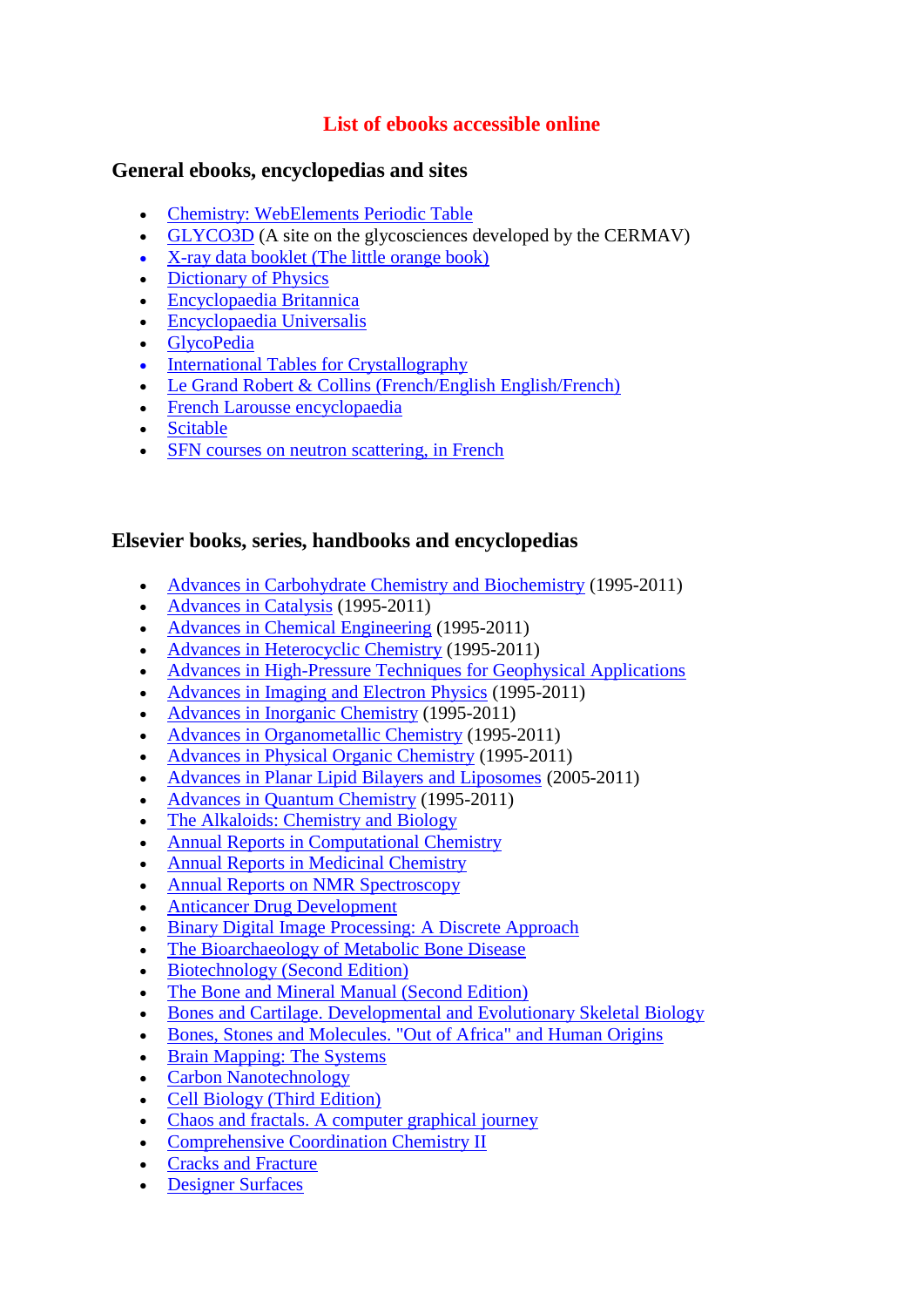- [Digital Signal Processing and Applications \(Second Edition\)](http://www.sciencedirect.com/science/book/9780750663441)
- [Direct synthesis of metal complexes](https://doi.org/10.1016/C2016-0-00655-1)
- [Electricity, Magnetism, and Light](http://www.sciencedirect.com/science/book/9780126194555)
- [Electronics and Communications for Scientists and Engineers](http://www.sciencedirect.com/science/book/9780125330848)
- [Elementary Methods of Molecular Quantum Mechanics](http://www.sciencedirect.com/science/book/9780444527783)
- [Elements of structures and defects of crystalline materials](https://doi.org/10.1016/C2017-0-00834-0)
- [Emerging Technologies for Food Processing](http://www.sciencedirect.com/science/book/9780126767575)
- [Encyclopedia of interfacial chemistry: Surface science and electrochemistry](https://www.sciencedirect.com/referencework/9780128098943/encyclopedia-of-interfacial-chemistry#book-info)
- [Encyclopedia of Spectroscopy and Spectrometry](http://www.sciencedirect.com/science/referenceworks/9780122266805)
- [Encyclopedia of Vibration](http://www.sciencedirect.com/science/referenceworks/9780122270857)
- [Environmental Monitoring and Characterization](http://www.sciencedirect.com/science/book/9780120644773)
- [Fourier Transform Spectrometry](http://www.sciencedirect.com/science/book/9780120425105)
- Fundamentals of nanoparticles: Classifications, synthesis methods, properties and [characterization](https://doi.org/10.1016/C2016-0-01899-5)
- [Handbook of Ferromagnetic Materials](http://www.sciencedirect.com/science/handbooks/15749304)
- [Handbook of thin film deposition, 4. edition](https://doi.org/10.1016/C2016-0-03243-6)
- [Handbook of Magnetic Materials](http://www.sciencedirect.com/science/handbooks/15672719)
- [Handbook on the Physics and Chemistry of Rare Earths](http://www.sciencedirect.com/science/handbooks/01681273)
- [Human Brain Function \(Second Edition\)](http://www.sciencedirect.com/science/book/9780122648410)
- [The Immune Response. Basic and Clinical Principles](http://www.sciencedirect.com/science/book/9780120884513)
- [Innovations in Food Packaging](http://www.sciencedirect.com/science/book/9780123116321)
- [Interpreting Infrared, Raman, and Nuclear Magnetic Resonance Spectra](http://www.sciencedirect.com/science/book/9780125234757)
- [Introductory Raman Spectroscopy \(Second Edition\)](http://www.sciencedirect.com/science/book/9780122541056)
- The Langevin and Generalised Langevin Approach to the Dynamics of Atomic, [Polymeric and Colloidal Systems](http://www.sciencedirect.com/science/book/9780444521293)
- [Light Scattering by Particles in Water. Theoretical and Experimental Foundations](http://www.sciencedirect.com/science/book/9780123887511)
- [Mathematics for Chemistry & Physics](http://www.sciencedirect.com/science/book/9780127050515)
- [Modified clay and zeolite nanocomposite materials](https://doi.org/10.1016/C2017-0-01250-8)
- [Nanophotonics with Surface Plasmons](http://www.sciencedirect.com/science/book/9780444528384)
- [Neutron Scattering from Magnetic Materials](http://www.sciencedirect.com/science/book/9780444510501)
- [Nonlinear Optics \(Third Edition\)](http://www.sciencedirect.com/science/book/9780123694706)
- [Origins of Life on the Earth and in the Cosmos \(Second Edition\)](http://www.sciencedirect.com/science/book/9780127819105)
- [Physical Chemistry \(Second Edition\)](http://www.sciencedirect.com/science/book/9780125083454)
- [Physics of Life](http://www.sciencedirect.com/science/book/9780444527981)
- [Polymer Colloids](http://www.sciencedirect.com/science/book/9780122577451)
- [Practical Digital Signal Processing](http://www.sciencedirect.com/science/book/9780750657983)
- [Practical Protein Crystallography \(Second Edition\)](http://www.sciencedirect.com/science/book/9780124860520)
- [The Practice of Medicinal Chemistry \(Third edition\)](http://www.sciencedirect.com/science/book/9780123741943)
- [Principles of Bone Biology \(Second Edition\)](http://www.sciencedirect.com/science/book/9780120986521)
- [Principles of Bone Biology \(Third Edition\)](http://www.sciencedirect.com/science/book/9780123738844)
- [Probability and Random Processes](http://www.sciencedirect.com/science/book/9780121726515)
- [Profiles of Drug Substances, Excipients and Related Methodology](http://www.sciencedirect.com/science/bookseries/18715125)
- [Radiation Mechanics](http://www.sciencedirect.com/science/book/9780080450537)
- [Radioactivity. Introduction and History](http://www.sciencedirect.com/science/book/9780444527158)
- [Raman Microscopy](http://www.sciencedirect.com/science/book/9780121896904)
- [The Rat Nervous System \(Third edition\)](http://www.sciencedirect.com/science/book/9780125476386)
- [Scattering](http://www.sciencedirect.com/science/book/9780126137606)
- [Scattering, Natural Surfaces, and Fractals](http://www.sciencedirect.com/science/book/9780122656552)
- [Scientific Papers and Presentations \(Second Edition\)](http://www.sciencedirect.com/science/book/9780120884247)
- [Stochastic Processes in Physics and Chemistry \(Third Edition\)](http://www.sciencedirect.com/science/book/9780444529657)